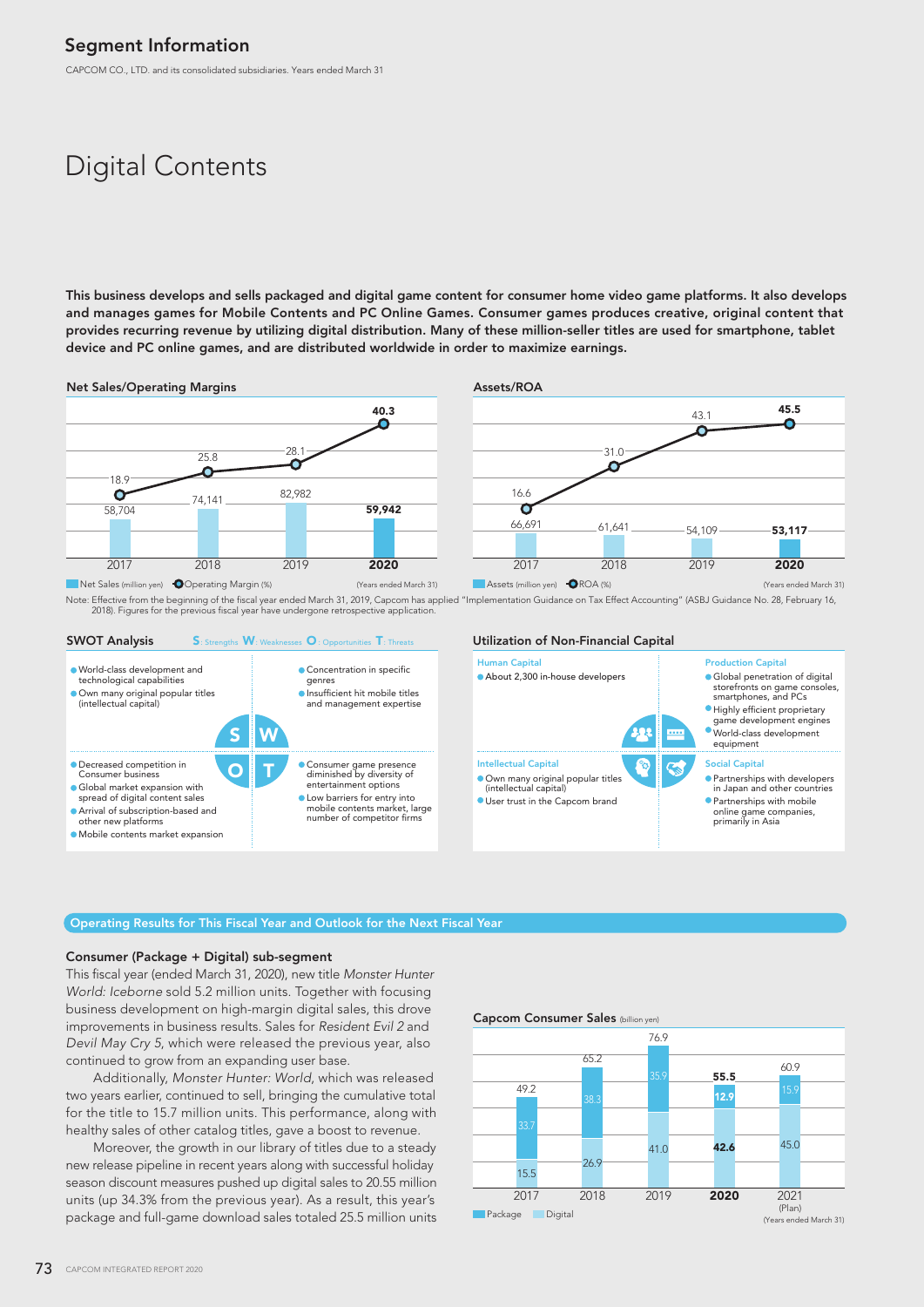Latest Creative Report Foundation for Financial Analysis and Sustainable Growth (ESG)

(up 0.8% from the previous year), making this the fifth consecutive year of growth.

 On the other hand, the number of major new titles was down from the previous year, and this year's major title was lower priced. Package sales were 12.9 billion yen, and digital sales were 42.6 billion yen. Together, they resulted in Consumer sales of 55.5 billion yen (down 27.8% from the previous year). However, the percentage of high-margin catalog title sales and digital sales improved, bringing operating income to 24.1 billion yen (up 3.4% from the previous year). This marked the third consecutive year of increased operating income and drove up the operating margin to 40%.

 For Capcom, we continue to consider Consumer business growth as one of the keys to achieving our medium-term business goals. Our initiatives are to (1) strengthen digital sales, (2) bolster our title lineup through the continued execution of our 60-month and 52-week maps, and (3) awaken dormant intellectual properties.

 Under (1), the prevalence of digital selling has made it possible to implement measures such as limited-time sales, increasing flexibility in pricing and expanding the impact of marketing. We utilize our existing intellectual properties (IP) in addition to major titles and additional content, and remake or rerelease past titles on current-generation hardware, in order to create sales opportunities and increase the digital sales ratio. In terms of (2), we have been working to establish an efficient development system for core titles by preparing 60-month and 52-week maps since March 2015. We will establish a system that allows us to release major titles on a regular basis. Finally, for (3) we seek to revive dormant intellectual properties for which we have not recently released new titles by increasing the number of our developers.

 Next fiscal year, we will release *Resident Evil 3*, a popular title from the past remade with the latest technology, as well as additional major titles in the second half of the year to solidify our brand globally. The focus on digital sales has made it possible to

reach regions that were once difficult to access, so we aim to continue expanding global sales by focusing on catalog sales of *Monster Hunter World: Iceborne*, *Monster Hunter: World*, and *Resident Evil 2*. As a result of these efforts, we expect to increase unit sales to 28.0 million units (up 9.8% compared to the previous year), net sales to 60.9 billion yen (up 11.7% from the previous year), and for the digital sales ratio to remain in the mid-70% range.

### Mobile Contents Sub-segment

This fiscal year (ended March 31, 2020), we introduced new titles including *Sengoku BASARA: Battle Party* and *TEPPEN*, an alliance title released together with GungHo Online Entertainment, Inc., and both performed well. In addition, *Monster Hunter: Riders*, which was launched in February, got off to a good start. As a result, net sales increased to 4.4 billion yen (up 91.3% from the previous year).

 In the future, we will continue to explore a wide range of possibilities, including cultivating existing titles, developing new titles using our intellectual properties, and forming alliances with companies in Japan and other countries. We will work on development in the mobile field and accumulating operational know-how. We will also promote technical research on development of apps utilizing the 5G next-generation wireless standard.

 Next fiscal year we expect net sales of 6.0 billion yen (up 36.4% from the previous year) owing to the full-year contribution of titles introduced this year and the introduction of new alliance titles overseas.

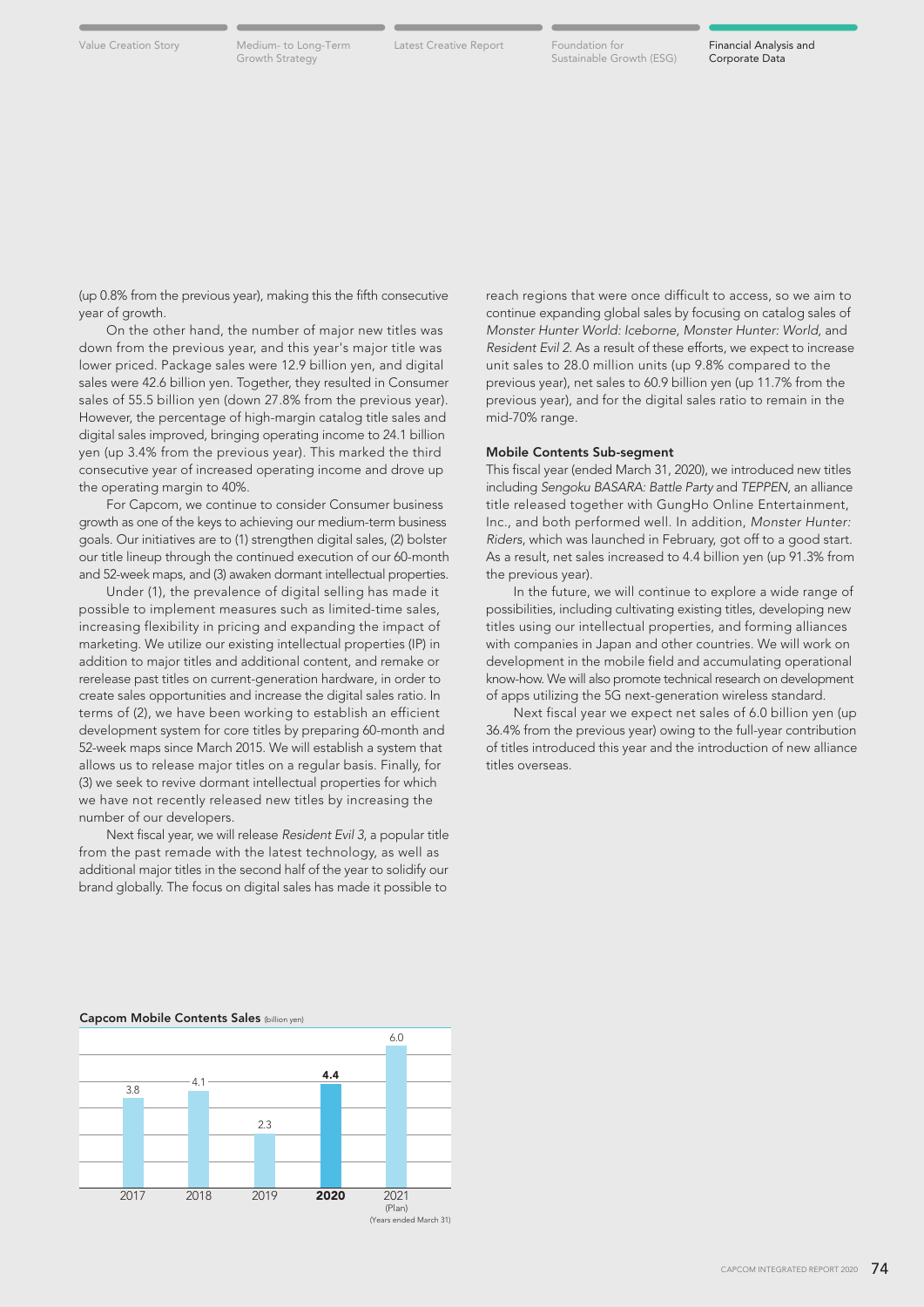CAPCOM CO., LTD. and its consolidated subsidiaries. Years ended March 31

# Arcade Operations

We operate amusement facilities, primarily Plaza Capcom arcades, in Japan.

These arcades are predominantly in large commercial complexes. We have diligently followed a scrap-and-build policy to maximize our efficiency in arcade operations, and have been hosting various events designed to attract families and female customers.



#### S: Strengths W: Weaknesses O : Opportunities T: Threats SWOT Analysis S: Strengths W: Weaknesses O: Opportunities T: Threats Utilization of Non-Financial Capital



#### 15.9  $14.2$ O Ω 11.8  $10.8$  $\overline{\mathcal{C}}$  $\bullet$ 7,730 7,624  $\frac{1}{6.988}$  7,471 2017 2018 2019  $2020$ Net Sales (million yen) **O**Operating Margin (%) (Years ended March 31) Assets (million yen) **O**ROA (%) (Years ended March 31)



### Operating Results for This Fiscal Year and Outlook for the Next Fiscal Year

This fiscal year (ended March 31, 2020), relaxation of restrictions in the Law on Control and Improvement of Amusement and Entertainment Businesses that took effect in June 2016 continued to provide favorable conditions for a sustained recovery in market size. Chara Cap, which sells character merchandise, contributed to results through an increase in the number of customers resulting from long public holidays, as well as through increased sales per customer due to the draw of prizes featuring specific characters and popular products.

 As for stores, Plaza Capcom Ikebukuro and the Company's first showroom, Capcom Store Tokyo (Shibuya), were opened in Tokyo, and Plaza Capcom Fujiidera was opened in Osaka. This brought the total number of stores to 40, up three from the previous year. Capcom Store Tokyo is performing particularly well, owing to its capturing of inbound demand thanks to its prime location and much-talked-about original merchandise.

 In March, same store sales for the month fell by approximately 30% from the previous year due to the impact of people staying home to prevent the spread of COVID-19 and some temporary

store closures.

 For the full year, owing to the contribution of new stores and improved profitability at existing stores, net sales were up 3.5% from the previous year, bringing segment net sales to 12.096 billion yen (up 9.5% from the previous year) and operating income to 1.211 billion yen (up 10.5% from the previous year), so that both sales and profit were up year over year.

 In the next fiscal year, we forecast a decrease in both sales and profit with same store sales down 18%, net sales coming in at 10.5 billion yen (down 13.2% from the previous year) and operating income at 0 billion yen. This is due primarily to all stores (excluding *Capcom Net Catcher Cap Tore*, the online crane game) being closed in April in response to the spread of COVID-19, as well as shortened operating hours and curtailed cabinet operations after the stores were reopened.

 As for the number of stores, Capcom will continue opening stores in locations with strong customer appeal. We plan to open three more stores, bringing the total number to 43.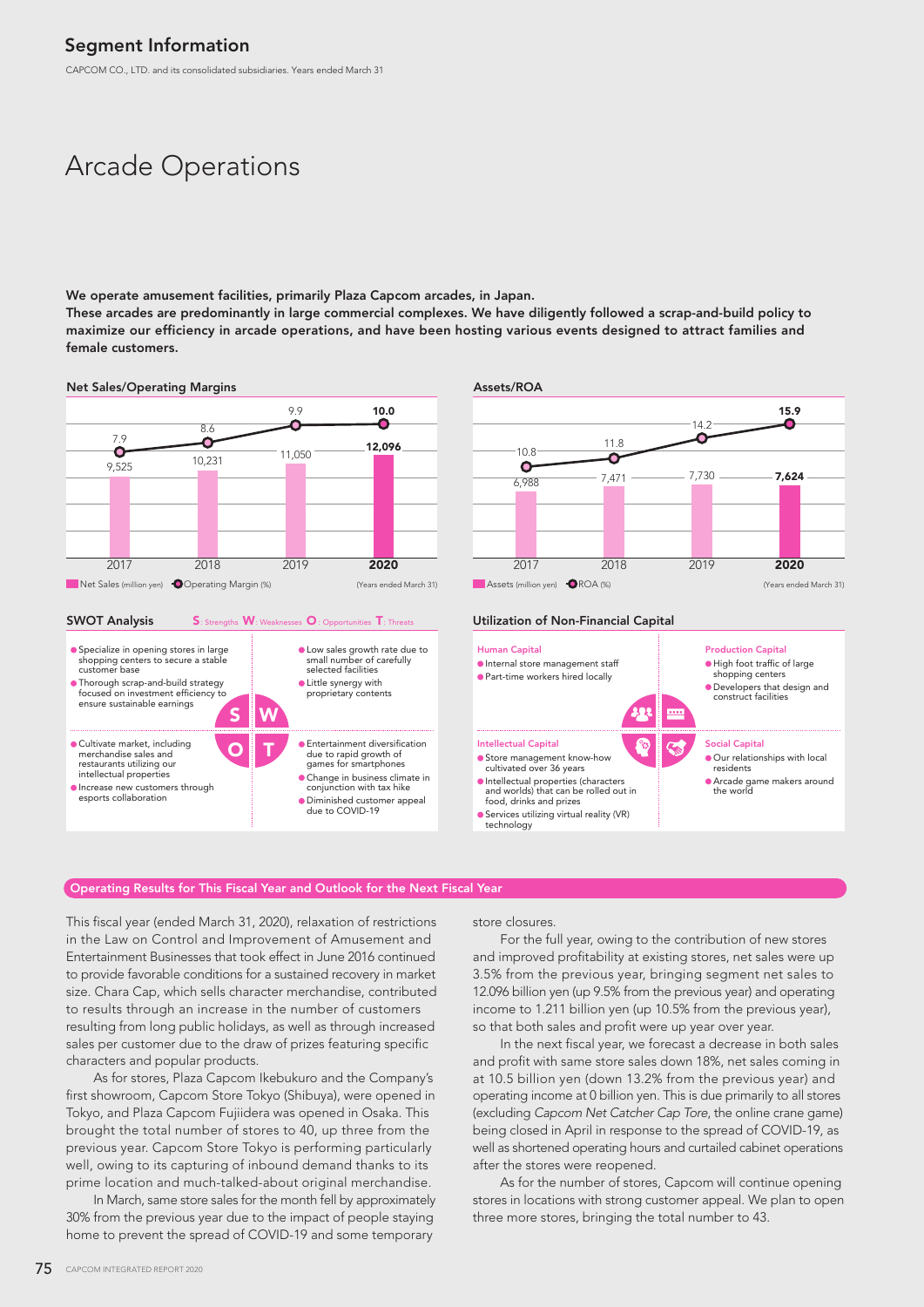Growth Strategy

Value Creation Story Medium- to Long-Term Latest Creative Report Foundation for

Latest Creative Report Foundation for Financial Analysis and Sustainable Growth (ESG)

## Amusement Equipments

Here, we leverage the contents from our home video games.

The Pachinko & Pachislo (PS) sub-segment is involved in the development, manufacture and sales of frames and LCD devices for gaming machines as well as software, creating synergy between businesses.



#### Operating Results for This Fiscal Year and Outlook for the Next Fiscal Year

This fiscal year (ended March 31, 2020), new pachislo machine *Onimusha: Dawn of Dreams* was launched by the Pachinko & Pachislo (PS) sub-segment, selling 20,000 units.

 Changes in the market environment resulting from such things as changes to methods of pachislo machine model certification continued to have an impact. Because of the absence of the loss on valuation and loss on suspension recorded the previous year, and the favorable orders received for *Onimusha: Dawn of Dreams*, net sales were up substantially to 6.533 billion yen (up 90.9% from the previous year), and the segment returned to profitability, with operating income of 2.085 billion yen.

 There are signs of a coming recovery in the market in the next fiscal year driven by demand for replacing machines built to the old standard along with improved sentiment for machines meeting the current standard.

 However, Capcom will keep an eye on market trends, including closings in conjunction with the spread of COVID-19 on top of the investment required for introducing current standard machines at halls.

 Under these circumstances, we will review our development system with an eye toward releasing machines to impress hall operators and end-users. We will continue to (1) develop machines not dependent on speculation and that feature a variety of playing styles and entertaining video elements that utilize content from our popular Consumer content, while (2) working on securing a strong sales network and improving machine quality through an alliance with a major sales company.

 In the next fiscal year, we will develop multiple models simultaneously, but out of consideration of the progress of model certification tests and hall closings due to COVID-19, we plan to release one model and sell 15,000 units (5,000 units less than the year under review). As a result, we expect net sales to fall to 4.5 billion yen (down 31.1% from the year under review) and to record 1.7 billion in operating income (down 18.5% from the year under review).